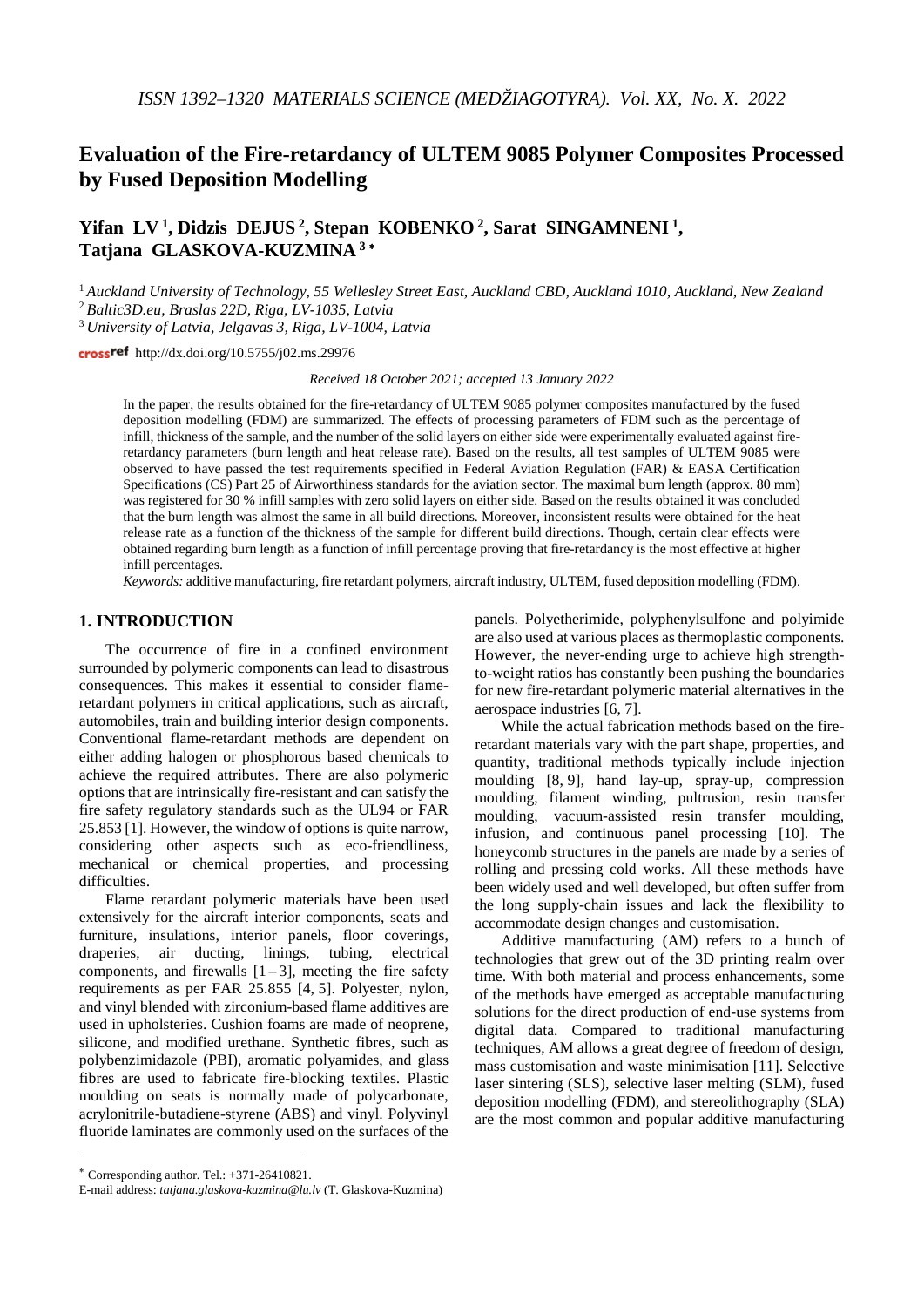choices. Amongst these, SLS and FDM are the only methods used for processing flame retardant or resistant polymeric materials.

The additive manufacturing technologies have gained considerable ground in the meantime, gradually finding application potentials in both the automotive and aerospace industries [\[11\]](#page-6-9).

Essential features of the different types of materials used in AM exist. Nylons are widely used in SLS, it is low cost, and the strength of the material is decent [\[12\]](#page-6-10). However, it is flammable and cannot be used in an environment with stringent fire safety regulations. The current solution is to add halogen and phosphorus-based compounds into the nylon powders to modify their flame retardancy, to meet the requirements.

PAEK (polyaryle ether ketones) is a family of thermoplastics, it includes PEEK (poly ether ether ketone), there is PEK (poly ether ketone), PEKK, and PEKEKK (poly ether ketone ether ketone ketone). All these materials have excellent chemical and thermal resistance and also good strength. PEEK is inherently resistant to combustion and when forced to burn, they produce very few toxic gases, unlike other polymers [\[13\]](#page-6-11).

ULTEM polymer family such as ULTEM 9085 is an amorphous polyetherimide thermoplastic blend that was synthesised for injection moulding. Recently, these materials were used for FDM processing. The main component of these materials is polyetherimide (PEI) with a polycarbonate copolymer blend, similar to the related PEEK. ULTEM polymers, like PEEK, are chemical and heat resistant, inherently flame retardant and emit lower smoke and pass the majority of the fire safety regulation tests. They also have excellent dimensional stability and strength at elevated temperatures [\[14\]](#page-6-12). ULTEM resins are widely used in aircraft applications because of their properties which are compliant with aviation regulations. The ULTEM 9000 resin series is compliant with aircraft regulations such as FAR 25.853, ABD 0031, OSU 65/65 tests and NBS smoke tests for being used as aircraft interior materials. All the additive manufacturing processing for ULTEM materials is based on the FDM technique [\[15\]](#page-6-13).

Modification of design and geometry such as printing sandwich structure, the mixture of different materials, and printing part with entrapped water can also provide flame retardancy, however, more research and data are needed to prove these methods can produce certified parts [\[16,](#page-6-14) [17\]](#page-6-15). Horizontal and vertical flame retardant tests could be successfully applied for checking the thermal resistance and stability of polymers and polymer-based composites [\[18\]](#page-6-16).

Processing parameters for FDM such as printing orientations, printing strategies, percentage of infill, nozzle diameters, layer thickness, printing speed, bed temperature, filling structure, and filling angle need to be experimentally evaluated against flame retardancy. The test information needs to be compiled into a database for designers and endusers to use for certification [\[18\]](#page-6-16). To the best of the authors' knowledge, no such or similar results for ULTEM materials regarding the effect of processing parameters on flameretardant properties were previously discussed in the literature. Therefore, the novelty of the paper is to reveal these effects and check if all tested samples could pass the requirements formulated in FAR 25.853 and FAR 25.855

for the materials used in the compartment interiors and cargo or baggage compartment in the aviation sector.

Thus, the current paper aims to evaluate the effects of several FDM processing parameters, i.e., percentage of infill, number of solid layers, and thickness of the samples on the fire-retardant properties, burn length and heat release rate, of ULTEM 9085.

### **2. EXPERIMENTAL DETAILS**

#### **2.1. Experimental plan**

Stratasys Fortus 450mc and F900 machines are widely available at Baltic3D factory and were used for the manufacturing of all test samples. From the technical considerations, both machines operate with the same manufacturing settings and produce identical quality 3D printed samples. The dimensions of the samples printed for different tests are provided in Table 1.

The material used was ULTEM CG (Certified Grade). ULTEM 9085 is PEI (polyetherimide) thermoplastic FDM material. It features a high strength-to-weight ratio, high thermal and chemical resistance, and meets multiple aerospace and railway industry standards for flame, smoke and toxicity (FST) characteristics. The material filament was stored in a canister, which is vacuum-sealed in a protective bag filled with dry packs. The raw material was stored at a temperature of  $13 - 24$  °C and humidity < 60 %. The material used for the sample manufacturing was stored in the same conditions, therefore it preserves the same properties before and during the manufacturing, and there is no variation between the material cartridges.

The purpose of this test plan outlines the flammability test requirements and methods required for the testing of the 3D printed test samples. This is to demonstrate compliance with the airworthiness requirements of JAR/FAR/CS 25.853 as mandated by the air regulatory authority. Fig. 1 shows the 3-printing direction, in *x*, *y* and *z*. The printed samples had a varying thickness  $(1 - 5)$  mm, and fixed dimensions that meet the requirement for standard vertical burn and heat release tests (see Table 1).

**Table 1.** Dimension requirements for the tests

| Description                   | Criteria/Procedure                               | Specimen<br>dimensions.<br>mm | Number of<br>tests |
|-------------------------------|--------------------------------------------------|-------------------------------|--------------------|
| Vertical<br>burn test,<br>60s | EASA CS 25.853<br>Appendix F part I<br>(a)(1)(i) | $75 \times 305$               | 20                 |
| Heat<br>release test          | Heat release rate<br><b>FAR/CS 25.853, PART</b>  | $150 \times 150$              | 20                 |

For the vertical burn test  $(60 s)$ , the specimens were prepared by Baltic3D using an FDM printing method made from ULTEM 9085 CG material. Each specimen set is prepared in different thicknesses and various infills: 30, 50, 70, 90 and 100 %. Each separate set of specimens prepared for testing consisted of at least five specimens. In Table 2, the list of manufactured test samples is provided showing the thickness, infill percentage, and number of solid layers for verical burn and heat release tests. The manufacturing of the test samples was performed by using layer-to-layer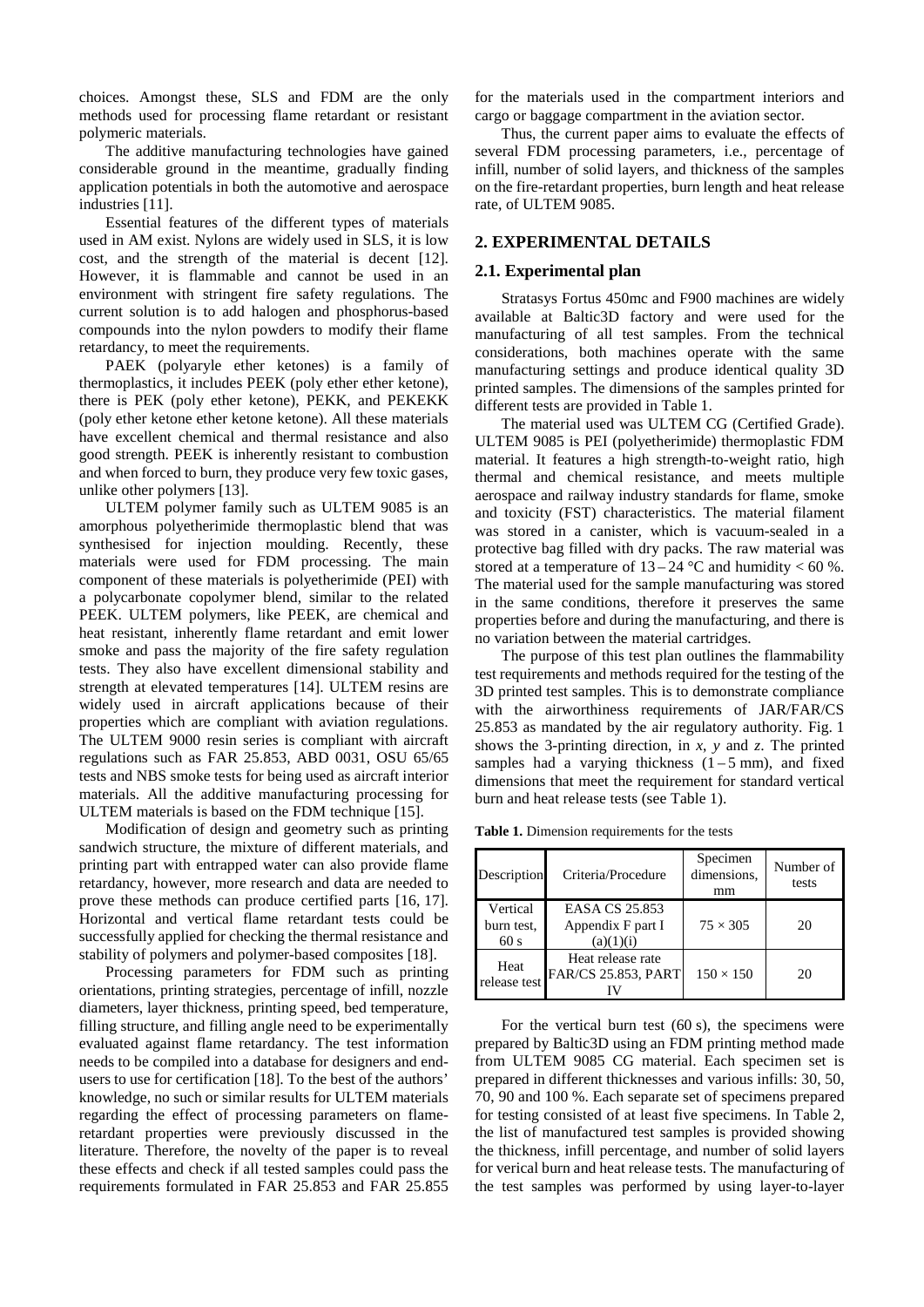FDM technology. An example of a solid 2 mm infill sample is shown in Fig. 2 and Fig. 3.

Note:  $XY = X$ ;  $XZ = Y$  and  $ZY = Z$ 



**Fig. 1.** The sample printing orientations

**Table 2.** Test samples manufactured for vertical burn tests (VBT) and heat release tests (HRT)

| Thickness,<br>mm | Print<br>direction | Number<br>of solid<br>layers | Infill percentage, %            |
|------------------|--------------------|------------------------------|---------------------------------|
| 1.00             | X, Y, Z            | 1                            | 100 % (HRT)                     |
| 1.25             | X, Y, Z            | 0, 1                         | 30 %, 50 %, 70 %,<br>90 % (VBT) |
| 1.50             | X, Y, Z            | 0, 1                         | 30 %, 50 %, 70 %,<br>90 % (VBT) |
|                  | X, Y               | 1                            | 100 % (HRT)                     |
| 1.75             | X, Y, Z            | 0, 1                         | 30 %, 50 %, 70 %,<br>90 % (VBT) |
| 2.00             | X, Y, Z            | 0, 1                         | 30 %, 50 %, 70 %,<br>90 % (VBT) |
|                  | X                  | 0, 1, 2                      | 50 % (VBT)                      |
|                  | X, Y, Z            | 1                            | 100 % (VBT, HRT)                |
| 2.50             | X, Z               |                              | 100 % (HRT)                     |
| 5.00             | X                  |                              | 100 % (HRT)                     |

The manufacturing of the test samples was performed by using layer-to-layer FDM technology. An example of a solid 2 mm infill sample is shown in Fig. 2 and Fig. 3.



**Fig. 2.** Raw infill pattern view from the top

For the samples manufactured in the Y and Z direction (see Fig. 1), the sample infill was performed with a straight line pattern as shown in Fig. 2 and Fig. 3. For samples printed in the  $X$  direction (see Fig. 1), the infill was performed with a 45° infill pattern. For samples with a thickness of 5 mm, where a partial infill was used, an example of such sample infill for a 5 mm sample is shown in Fig. 4. The standard infill pattern was at  $+45^{\circ}$  for the first layer and -45° for the following layer and so it continued with the start angle of 45° and delta angle of 90°.



**Fig. 3.** Infill pattern view from the top with shaded toolpath

Depending on the samples infill percentage there is a variation in distance between the toolpath path, it remains in each layer exactly the same.



**Fig. 4.** Infill pattern view from the top for a partial infill with shaded toolpath

# **2.2. Vertical burn tests for cabin and cargo compartment materials**

The vertical burn tests were carried out at Lantal Textiles AG (Langenthal, Switzerland) according to FAR/CS 25 Appendix F Part I of aviation standard.

The scope of this test method is intended for use in determining the resistance of materials to a flame when tested according to a 60-second vertical burn test (V60). There are several definitions in this test:

- 1. ignition time: length of time the burner flame is applied to the specimen. It is 60 seconds for the V60 vertical burn test;
- 2. flame time: time in seconds that the specimen continues to flame after the burner flame is removed from beneath the specimen. Noted, the surface burning results in a glow but not in a flame is not included;
- 3. drip flame time: drip flame time is the time in seconds that any flaming material continues to flame after falling from the specimen to the floor of the chamber. If no material falls from the specimen, the drip flame time is reported to be 0 seconds, and the notation "no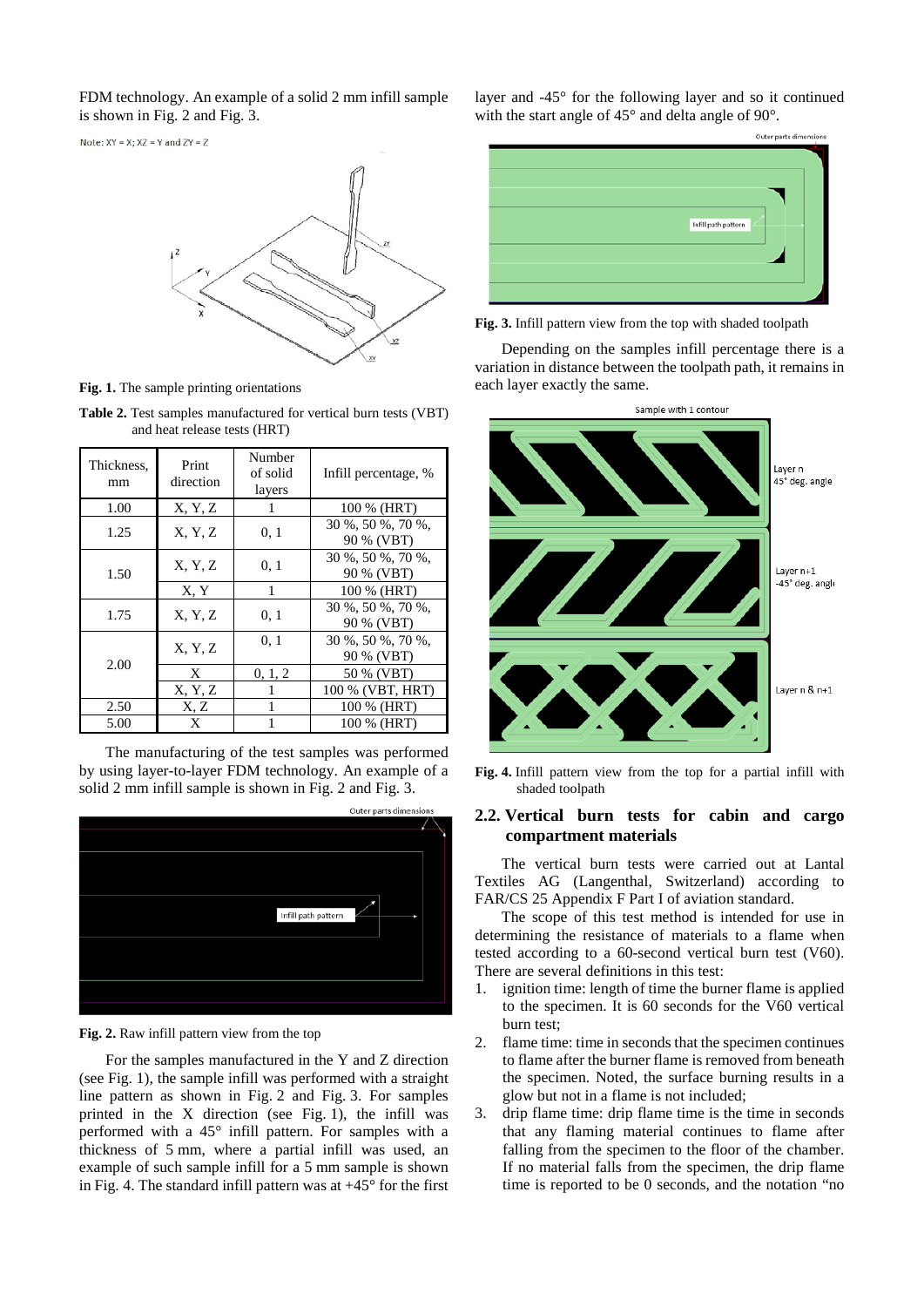drip" is also reported. If there is more than one drip, the drip flame time reported is that of the longest flaming drip. If succeeding flaming drips reignite earlier drips that flamed, the drip flame time reported is the total of all flaming drips;

4. burn length: the distance from the original specimen edge to the farthest evidence of damage to the test specimen due to that area's combustion including areas of partial consumption, charring, or embrittlement but not including areas soothed, stained, warped, or discoloured nor areas where the material has shrunk or melted away from the heat.

The requirements for passing the test are:

- 1. flame time: the average flame time for all of the specimens tested will not exceed 15 seconds for the 60 second vertical test;
- 2. drip flame time: the average drip extinguishing time for all of the specimens tested will not exceed 3 seconds for the 60-second vertical test;
- 3. burn length: the average burn length for all of the specimens tested will not exceed 152 mm for the 60 second vertical test.

#### **2.3. Heat release rate tests for cabin materials**

The heat release rate tests were performed at Lantal Textiles AG (Langenthal, Switzerland) according to FAR/CS 25 Appendix F Part IV of aviation standard.

The scope of this test is intended for use in determining heat release rates to show compliance with the requirements of FAR 25.853. The heat release rate is measured for the duration of the test from the moment the specimen is injected into the controlled exposure chamber and encompasses the period of ignition and progressive flame involvement of the surface.

Heat release is a measure of the amount of heat energy evolved by a material when burned. It is expressed in terms of energy per unit area (kW∙min/m<sup>2</sup> ). The heat release rate is a measure of the rate at which heat energy is evolved by a material when burned. It is expressed in terms of power per unit area (kW/m<sup>2</sup>). The maximum heat release rate occurs when the material is burning most intensely.

The requirements for passing the test are:

- 1. the average maximum heat release rate during the 5 minutes tests will not exceed 65 kW/m<sup>2</sup>;
- 2. the average total heat released during the first 2 minutes will not exceed 65 kW∙min/m<sup>2</sup> .

#### **3. RESULTS AND DISCUSSION**

#### **3.1. Vertical burn test**

The experimental setup for the vertical burn tests and the test sample before and after the test are shown in Fig. 5. Fig. 6 shows the vertical burn test results for samples printed in the X direction with various thicknesses and infill percentages. The graphs presented in Fig. 6 show that the burn length is increased with the decrease of infill percentage to 30 %. For infill percentages 50 %, 70 % and 90 %, the burn lengths are relatively stable as evident in Fig. 5. Moreover, according to Fig. 6 with the increase in thickness, the burn length generally decreases. It could be explained by the fact that the more the material was contained in any sample, the lesser was the burn length. Similar results that more infill percentage caused less burning and that thinner samples had larger burn length than thicker ones were obtained for Ultem 9085 by Federal Aviation Administration [\[19\]](#page-6-17).



**Fig. 5.** Experimental setup used for vertical burn tests at LANTAL labs. The test sample before (to the left) and after the test (to the right)



**Fig. 6.** Vertical burn length vs thickness with 1 solid layer on either side for different infill percentages (as indicated on the graph). Dots – experimental data, lines – linear approximations

Fig. 7 summarizes the vertical burn test results for samples printed in the X direction with zero (0) solid layers on either side.



**Fig. 7.** Vertical burn length vs thickness with 0 solid layers on either side for different infill percentages (as indicated on the graph). Dots-experimental data, lines-linear approximations

It may be observed from Fig. 7 that the 30 % infill samples have shown relatively higher burn lengths at all the thickness levels, compared to the other samples with higher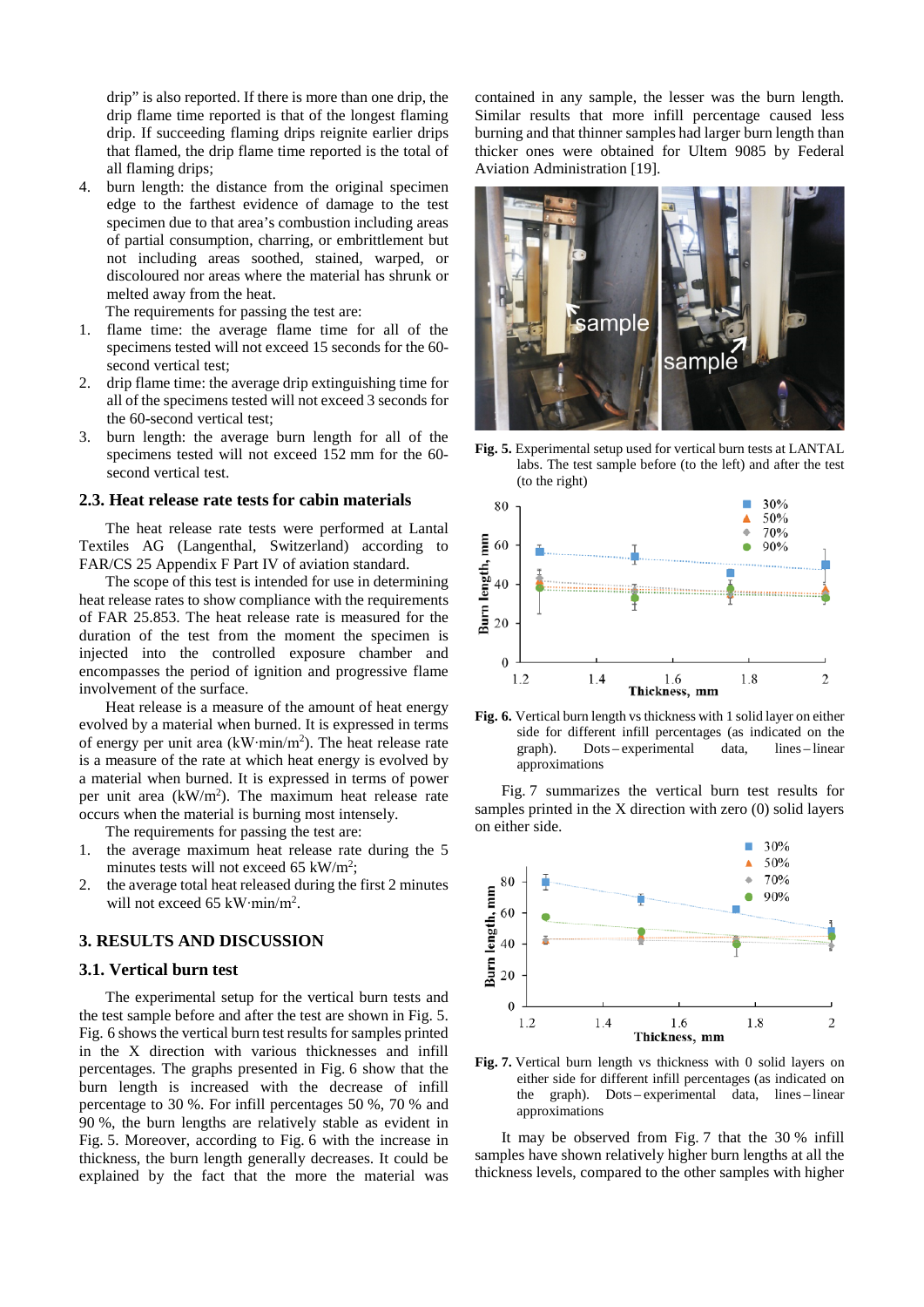percentage filling. This is expected as the total material content is the least in the 30 % infill case. Further, the burn length almost linearly reduced with an increase in the thickness, which is also expected due to the gradually increasing mass to burn. The 50 % and 70 % infill samples have shown almost the same burn length at all the thickness levels tested. The 90 % infill samples have resulted in slightly higher burn lengths compared to the 50 % and 70 % infill samples, particularly at lower thickness. Other than these variations, the results, in general, follow the trend that the more the mass of the printed material, the higher is the fire resistance, reflected in the lower burn lengths.

Fig. 8 shows the vertical burn test results in the X direction with 50 % infill and 2 mm thickness with varying numbers of solid layers. Obviously, the burn length slightly reduces with the increase in the number of solid layers from 0 to 1, and then mostly remains stable as the number of solid layers increases from 1 to 2.



**Fig. 8.** Vertical burn test vs various number of solid layers with 50 % infill and 2 mm thickness

The results shown in Fig. 9 are comparing the burn length against various infill percentages with a constant thickness of 1.5 mm and one solid layer on both sides. From the graph, it can be seen the burn length is quite high in the 30 % infill samples compared to the 50 %, 70 % and 90 % infill samples. The general trend in the burn length reducing with increasing infill percentage from 30 to 90 % is understandable from the material content point of view. Also, it should be mentioned that the range of the experimental errors was significantly larger in all cases, possibly indicating a lack of control on the data collecting metrics.



**Fig. 9.** Vertical burn test vs various infill percentages (indicated on the graph) with 1.5 mm thickness and 1 solid layer on top and bottom



**Fig. 10.** Vertical burn test result vs the build direction with 100 % infill and 1 solid layer with 2 mm thickness

Efforts were being made to compare the vertical burn lengths against three build directions, X, Y, and Z with 100 % infill and one solid layer on either side, and Fig. 10 shows the results obtained with 2 mm thick samples, respectively. It can be seen from Fig. 10 that the burn length was almost the same in all build directions. Similar results were obtained for the rest of the sample thicknesses at 100% of infill proving that the direction of printing generally was not affecting the burn length.

#### **3.2. Heat release rate tests**

Fig. 11 shows an example of a testing chamber (a) and an operational burner (b) for the heat release test [\[5\]](#page-6-3), as well as the  $15 \times 150$  mm sample before (c) and after (d) testing.





Fig. 12 shows the variation of the heat release rate plotted against various parameters drawn. As evident in Fig. 12, in the X build direction, the HRR can be seen to decrease with the increase of thickness until 2 mm, then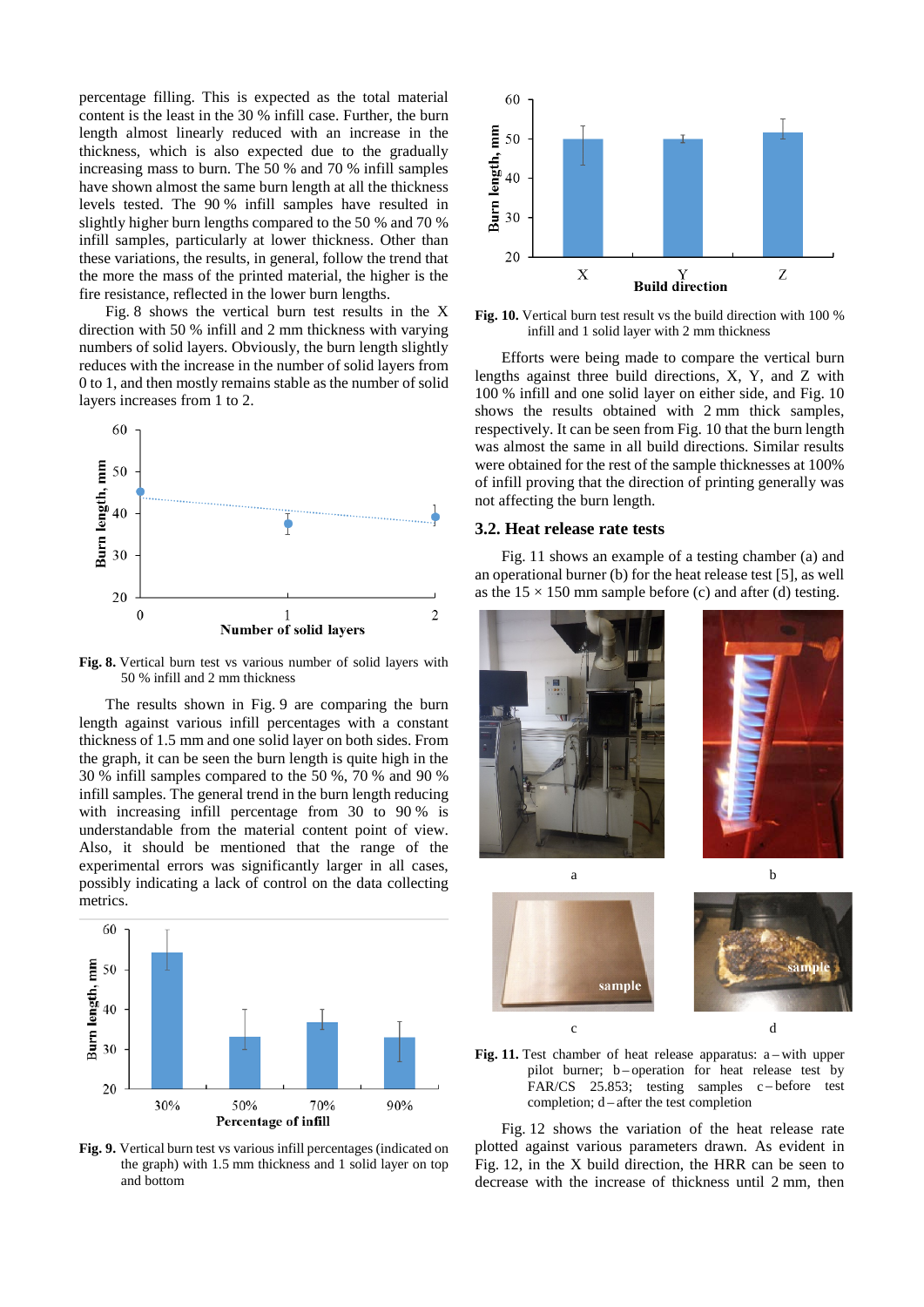increase slightly up to 2.5 mm thickness and then stays the same up to 5 mm thickness. A similar trend was observed in the Y build direction, HRR was decreased and then increased with the increase of thickness from 1 to 1.5 mm and 1.5 to 2.00 mm respectively. Finally, for the Z build direction, the HRR was increased with increasing thickness. Also, it should be mentioned that the scattering of data results was rather high for all build directions indicating the possible improvement of the testing procedure and/or samples' quantity and quality.

Finally, the graphs shown in Fig. 13 revealed the variation of the peak and total values of the heat release rate against the mass as recorded during the first 2 minutes of burning.



**Fig. 12.** Heat release rate vs thickness in different build directions X, Y, Z as shown in Fig. 1



**Fig. 13.** Peak heat release rate (left axis) and total heat released (right axis) vs mass of the samples

Neglecting the scatter in the points and the relatively large experimental errors, the general trend in Fig. 13 is that the heat release rate is relatively stable with varying mass, though there is a slight increase towards the end for the peak value. Contrarily, there is a clear trend in the variation of the total heat release rate showing an almost linear decrease with the increasing mass of the samples. Once again, the error bars are quite large with specific experimental points.

#### **4. CONCLUSIONS**

The results obtained in the research could be summarized as follows:

1. The test samples of ULTEM 9085 have all passed a 60 second vertical burn test (V60) that is specified in FAR 25.853 and FAR 25.855 at all infill percentages, all numbers of solid layers, and at all thicknesses. The requirement to pass the test is set to 152 mm burn length

for the 60-second vertical test. The maximal burn length (approx. 80 mm) was registered for 30 % infill samples with zero (0) solid layers on either side. Nevertheless, a certain relationship was obtained regarding the effect of thickness on burn length showing clear evidence that the more material was contained in any sample, the lesser was the burn length. The 30 % infill samples have shown relatively higher burn lengths at all the thickness levels, compared to the other samples with higher percentage filling  $(50 - 100 \%)$ . This was expected as the total material content is the least in the 30 % infill case.

- 2. The burn length was slightly reduced with the increase in the number of solid layers from 0 to 1, and then mostly remained stable as the number of solid layers increased from 1 to 2. Moreover, based on the results obtained for the comparison of the vertical burn lengths against three build directions, X, Y, and Z with 100 % infill and one solid layer on either side, it was concluded that the burn length was almost the same in all build directions proving that the direction of printing generally was not affecting the burn length.
- 3. The test samples of ULTEM 9085 at all infill percentages and numbers of solid layers have also passed the 65/65 acceptance criteria requirements for the heat release rate test, defined in FAR/CS 25: the average maximum heat release rate during the 5 minutes tests did not exceed  $65 \text{ kW/m}^2$  and the average total heat released during the first 2 minutes did not exceed  $65 \text{ kW min/m}^2$ . Though the scatter in the data was rather high, a clear trend in the variation of the total heat released was revealed showing an almost linear decrease with the increasing mass of the samples. While the general conclusion is that the heat release rate is relatively stable with varying mass for all test samples of ULTEM 9085.
- 4. To summarize, the samples were manufactured in all three directions, X, Y and Z, with various thicknesses, and different percentages of infill. The manufactured samples have all passed the flammability aviation requirements as per FAR/CS 25.853 and FAR/CS 25.855 for the materials used in the Compartment interiors and Cargo or baggage compartment. With this in mind, it is clear to say that samples made from ULTEM 9085 material, using FDM printing technology are suitable for use in aircraft interior compartments. The manufacture of those parts can have partial infill and therefore the design of the future parts can be minimized to the lowest manufacturing technology requirements for additional weight reduction.

#### *Acknowledgments*

This research was funded by the European Regional Development Fund within Measure 1.2.1.1 "Support for the development of new products and technologies within the competence centers" of the Specific aid objective 1.2.1. "Increase private sector investment in R&D" of the Operational Program "Growth and Employment" (project No. 1.2.1.1/18/A/007.